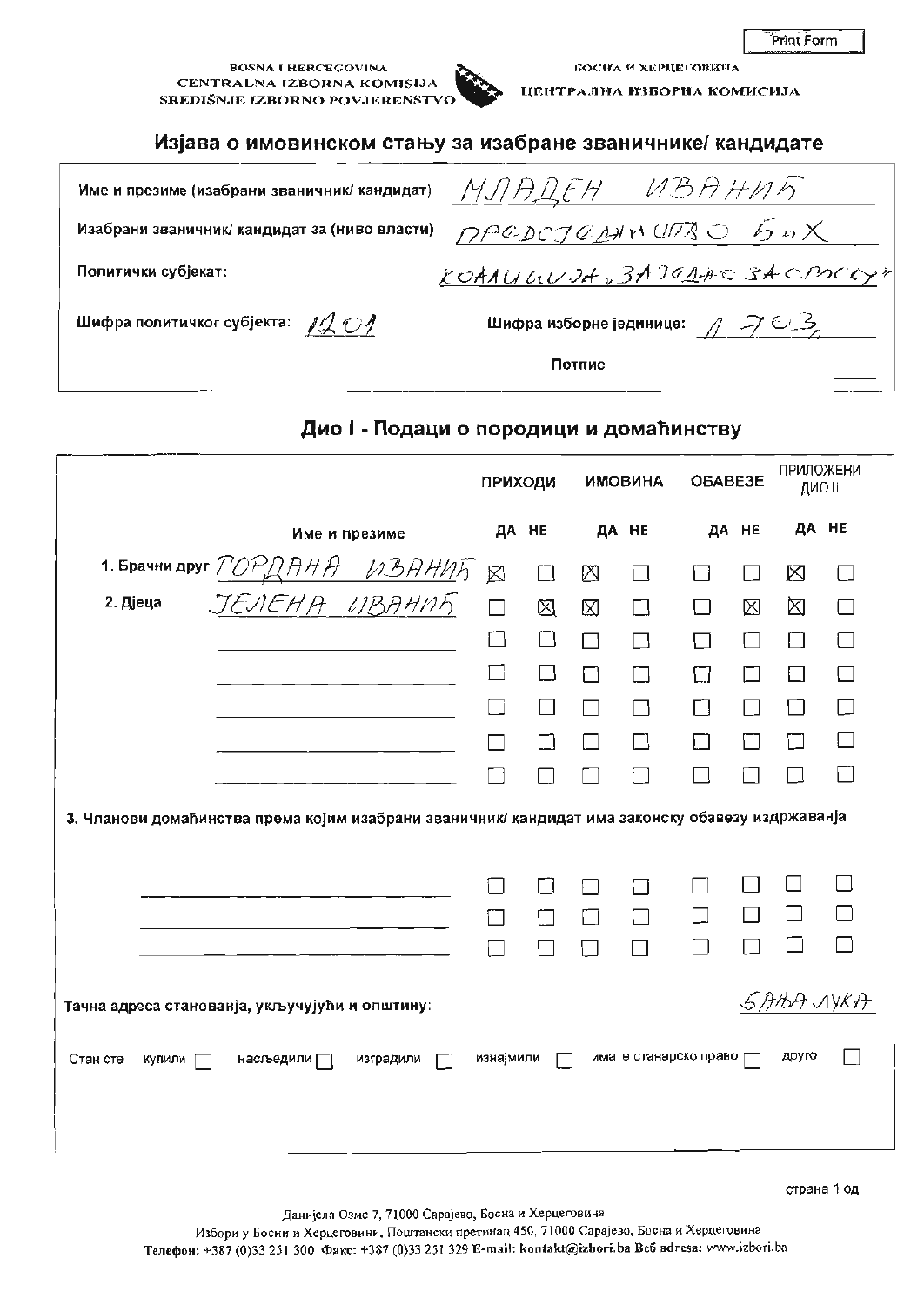Други дио изјаве о имовинском стању мора попунити изабрани званичник/ кандидат и сваки члан домаћинства за којег је у првом дијелу наведено да има приходе, имовину или обавезе.

|                                      |              | Име и презиме изабраног званичника / кандидата или члана домаћинства $M\rightarrow\Delta F\rightarrow\pi\rightarrow\gamma$<br>ПРИХОДИ У БОСНИ И ХЕРЦЕГОВИНИ И ИНОСТРАНСТВУ У ПРОТЕКЛОЈ КАЛЕНДАРСКОЈ ГОДИНИ                                                                                                                         |                    |                        |
|--------------------------------------|--------------|------------------------------------------------------------------------------------------------------------------------------------------------------------------------------------------------------------------------------------------------------------------------------------------------------------------------------------|--------------------|------------------------|
|                                      | Врста приход | Период(од -до)                                                                                                                                                                                                                                                                                                                     |                    | Износ прихода (КМ)     |
|                                      | ДА<br>HE     |                                                                                                                                                                                                                                                                                                                                    |                    |                        |
| 1. Плата                             |              | $1.1. -31.12.2009$                                                                                                                                                                                                                                                                                                                 |                    | <u>83. ссо, ос</u>     |
| 2. Пензија                           |              |                                                                                                                                                                                                                                                                                                                                    |                    |                        |
| 3. Накнада                           |              |                                                                                                                                                                                                                                                                                                                                    |                    |                        |
| 4. Комисија                          |              |                                                                                                                                                                                                                                                                                                                                    |                    |                        |
| 5. Хонорар                           |              |                                                                                                                                                                                                                                                                                                                                    |                    | <u>I. oca et</u>       |
| 6. Друго                             |              |                                                                                                                                                                                                                                                                                                                                    |                    |                        |
|                                      |              |                                                                                                                                                                                                                                                                                                                                    | укупна вриједност  | $OCO$ , 00             |
|                                      |              | ИМОВИНА - Наведите сая новац, рачуне у банци, пословну документацију, дионице, хартије од<br>вриједности, обвезнице, некретнине, личну имовину, станарско право и другу имовину и добра у<br>вриједности већој од 5.000 КМ, у Босни и Херцеговини и у иностранству.<br>Врста имовине Подаци о имовини Држава у којој имате имовину |                    | Вриједност(КМ)         |
|                                      | HE<br>ДА     |                                                                                                                                                                                                                                                                                                                                    |                    |                        |
| 1. Стан<br>2. Kyha                   | শ্ৰ          | curant y                                                                                                                                                                                                                                                                                                                           |                    |                        |
| 3. Земљиште                          | $\boxtimes$  |                                                                                                                                                                                                                                                                                                                                    |                    |                        |
| 4. Пословни простор                  |              |                                                                                                                                                                                                                                                                                                                                    |                    |                        |
| 5. Фирма                             |              |                                                                                                                                                                                                                                                                                                                                    |                    |                        |
| 6. Возило                            | ⊠            | ML 32C'                                                                                                                                                                                                                                                                                                                            | ''t u IC           |                        |
| 7. Обвезнице                         |              |                                                                                                                                                                                                                                                                                                                                    |                    |                        |
| 8. Дионице                           |              |                                                                                                                                                                                                                                                                                                                                    |                    |                        |
| 9. Рачун у банци                     |              |                                                                                                                                                                                                                                                                                                                                    |                    | 000                    |
| 10. Друго                            | R            | $7\mu$ i 3                                                                                                                                                                                                                                                                                                                         |                    | 0 v.                   |
|                                      |              |                                                                                                                                                                                                                                                                                                                                    | укупна вриједност  | (201                   |
| Херцегоивини и иностранству          |              | ОБАВЕЗЕ – Наведите сва дуговања, обавезе, мјенице, кредите и јемства за такве обавезе у Босни и                                                                                                                                                                                                                                    |                    |                        |
|                                      | ДА<br>HE     | Врста обавезе Име или назив повјериоца Датум измирења дуга                                                                                                                                                                                                                                                                         |                    | <b>Вриједност (KM)</b> |
| 1. Дугованја                         |              |                                                                                                                                                                                                                                                                                                                                    |                    |                        |
| 2. Обавезе                           | $\Box$       |                                                                                                                                                                                                                                                                                                                                    |                    |                        |
| 3. Мјенице                           | Πi           |                                                                                                                                                                                                                                                                                                                                    |                    | <del>షరి: రాం</del> ల, |
| 4. Кредит                            | $\Box$       |                                                                                                                                                                                                                                                                                                                                    |                    | c. 000                 |
| 5. Јемства                           | $\Box$       |                                                                                                                                                                                                                                                                                                                                    |                    |                        |
| 6. Друго                             |              |                                                                                                                                                                                                                                                                                                                                    |                    |                        |
|                                      |              |                                                                                                                                                                                                                                                                                                                                    | укупна вриједност  | $60.000 - 9$           |
| Miecto и датум 6. lyfu, 01.0%. 2010. |              |                                                                                                                                                                                                                                                                                                                                    | Подносилац изјаве: |                        |
|                                      |              | Напомена: Ако вам треба више мјеста, молимо Вас да користите додатни лист папира.                                                                                                                                                                                                                                                  |                    |                        |
|                                      |              | Својим потписом потврђујем да су подаци који су овдје дати истинити и тачни.                                                                                                                                                                                                                                                       |                    |                        |
|                                      |              | Потпис подносиоца извјештаја мора одговарати потпису са индентификационог документа                                                                                                                                                                                                                                                |                    |                        |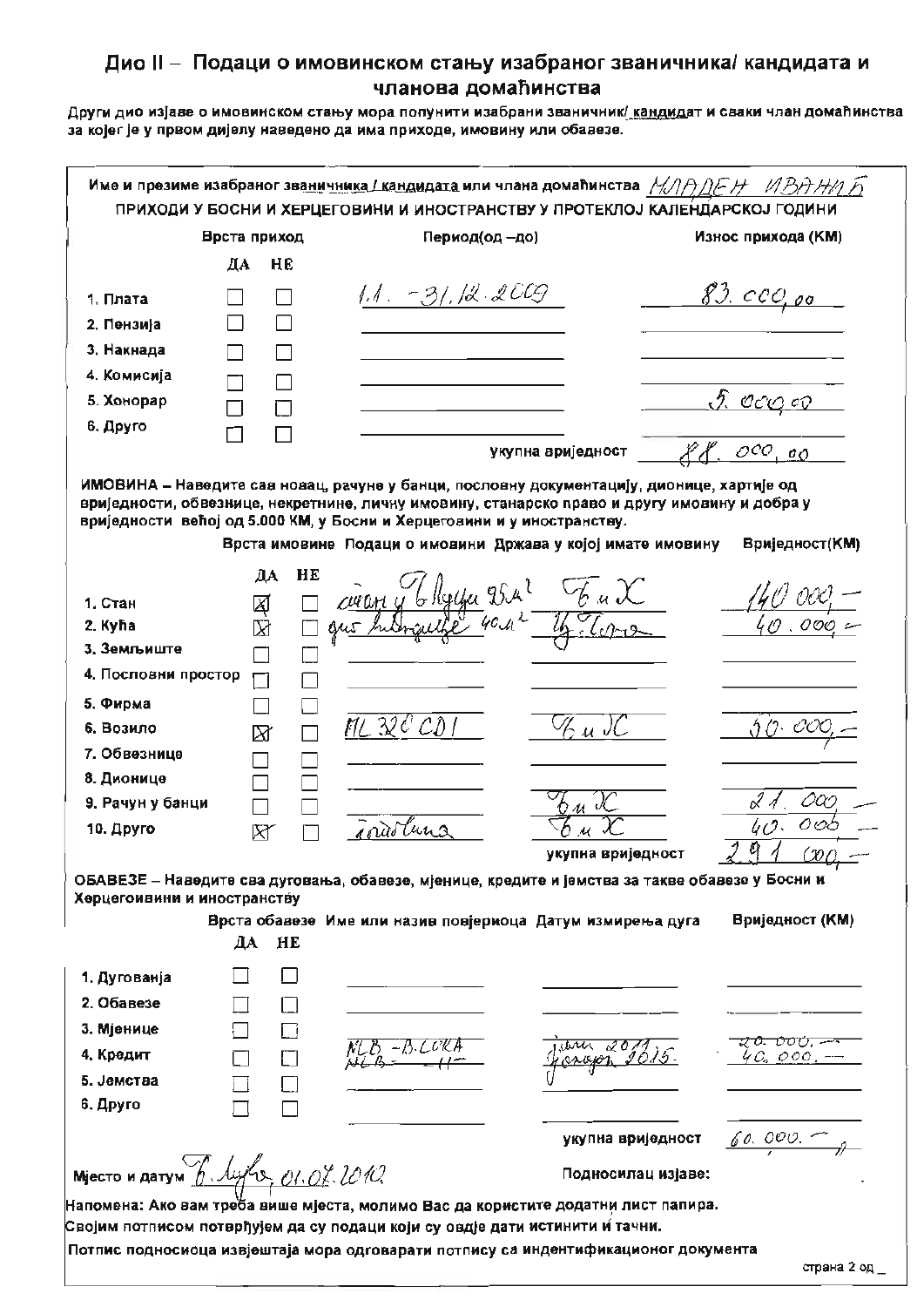Други дио изјаве о имовинском стању мора попунити изабрани званичник/ кандидат и сваки члан домаћинства за којег је у првом дијелу наведено да има приходе, имовину или обавезе.

| Период(од -до)<br>Износ прихода (КМ)<br>Врста приход<br>ДА<br>HE<br>1.1. - 3 1. 12. 2009.<br>1. Плата<br>2. Пензија<br>3. Накнада<br>4. Комисија<br>5. Хонорар<br>6. Друго<br>укупна вриједност<br>ИМОВИНА – Наведите сав новац, рачуне у банци, пословну документацију, дионице, хартије од<br>вриједности, обвезнице, некретнине, личну имовину, станарско право и другу имовину и добра у<br>вриједности већој од 5.000 КМ, у Босни и Херцеговини и у иностранству.<br>Врста имовине Подаци о имовини Држава у којој имате имовину<br>Вриједност(КМ)<br>HE<br>ДА<br>course y faires<br>$110 \cdot \infty$<br>⊠<br>1. Стан<br>2. Kyħa<br>3. Земљиште<br>4. Пословни простор<br>5. Фирма<br>$\mathsf{L}$<br>6. Возило<br>Ξí<br>7. Обвезнице<br>8. Дионице<br>9. Рачун у банци<br>10. Друго<br>140. 000, eo<br>укупна вриједност<br>ОБАВЕЗЕ - Наведите сва дуговања, обавезе, мјенице, кредите и јемства за такве обавезе у Босни и<br>Херцегоивини и иностранству<br>Вриједност (КМ)<br>Врста обавезе Име или назив повјериоца Датум измирења дуга<br>ДА<br>HE<br>1. Дугованја<br>2. Обавезе<br>3. Мјенице<br>2022<br>90. OOQ oo<br>4. Кредит<br>П<br>5. Јемства<br>$\Box$<br>6. Друго<br>∏<br>90.0000<br>укупна вриједност<br>Подносилац изјаве:<br>Мјесто и датум |  | ПРИХОДИ У БОСНИ И ХЕРЦЕГОВИНИ И ИНОСТРАНСТВУ У ПРОТЕКЛОЈ КАЛЕНДАРСКОЈ ГОДИНИ |  |
|----------------------------------------------------------------------------------------------------------------------------------------------------------------------------------------------------------------------------------------------------------------------------------------------------------------------------------------------------------------------------------------------------------------------------------------------------------------------------------------------------------------------------------------------------------------------------------------------------------------------------------------------------------------------------------------------------------------------------------------------------------------------------------------------------------------------------------------------------------------------------------------------------------------------------------------------------------------------------------------------------------------------------------------------------------------------------------------------------------------------------------------------------------------------------------------------------------------------------------------------------------------------|--|------------------------------------------------------------------------------|--|
|                                                                                                                                                                                                                                                                                                                                                                                                                                                                                                                                                                                                                                                                                                                                                                                                                                                                                                                                                                                                                                                                                                                                                                                                                                                                      |  |                                                                              |  |
|                                                                                                                                                                                                                                                                                                                                                                                                                                                                                                                                                                                                                                                                                                                                                                                                                                                                                                                                                                                                                                                                                                                                                                                                                                                                      |  |                                                                              |  |
|                                                                                                                                                                                                                                                                                                                                                                                                                                                                                                                                                                                                                                                                                                                                                                                                                                                                                                                                                                                                                                                                                                                                                                                                                                                                      |  |                                                                              |  |
|                                                                                                                                                                                                                                                                                                                                                                                                                                                                                                                                                                                                                                                                                                                                                                                                                                                                                                                                                                                                                                                                                                                                                                                                                                                                      |  |                                                                              |  |
|                                                                                                                                                                                                                                                                                                                                                                                                                                                                                                                                                                                                                                                                                                                                                                                                                                                                                                                                                                                                                                                                                                                                                                                                                                                                      |  |                                                                              |  |
|                                                                                                                                                                                                                                                                                                                                                                                                                                                                                                                                                                                                                                                                                                                                                                                                                                                                                                                                                                                                                                                                                                                                                                                                                                                                      |  |                                                                              |  |
|                                                                                                                                                                                                                                                                                                                                                                                                                                                                                                                                                                                                                                                                                                                                                                                                                                                                                                                                                                                                                                                                                                                                                                                                                                                                      |  |                                                                              |  |
|                                                                                                                                                                                                                                                                                                                                                                                                                                                                                                                                                                                                                                                                                                                                                                                                                                                                                                                                                                                                                                                                                                                                                                                                                                                                      |  |                                                                              |  |
|                                                                                                                                                                                                                                                                                                                                                                                                                                                                                                                                                                                                                                                                                                                                                                                                                                                                                                                                                                                                                                                                                                                                                                                                                                                                      |  |                                                                              |  |
|                                                                                                                                                                                                                                                                                                                                                                                                                                                                                                                                                                                                                                                                                                                                                                                                                                                                                                                                                                                                                                                                                                                                                                                                                                                                      |  |                                                                              |  |
|                                                                                                                                                                                                                                                                                                                                                                                                                                                                                                                                                                                                                                                                                                                                                                                                                                                                                                                                                                                                                                                                                                                                                                                                                                                                      |  |                                                                              |  |
|                                                                                                                                                                                                                                                                                                                                                                                                                                                                                                                                                                                                                                                                                                                                                                                                                                                                                                                                                                                                                                                                                                                                                                                                                                                                      |  |                                                                              |  |
|                                                                                                                                                                                                                                                                                                                                                                                                                                                                                                                                                                                                                                                                                                                                                                                                                                                                                                                                                                                                                                                                                                                                                                                                                                                                      |  |                                                                              |  |
|                                                                                                                                                                                                                                                                                                                                                                                                                                                                                                                                                                                                                                                                                                                                                                                                                                                                                                                                                                                                                                                                                                                                                                                                                                                                      |  |                                                                              |  |
|                                                                                                                                                                                                                                                                                                                                                                                                                                                                                                                                                                                                                                                                                                                                                                                                                                                                                                                                                                                                                                                                                                                                                                                                                                                                      |  |                                                                              |  |
|                                                                                                                                                                                                                                                                                                                                                                                                                                                                                                                                                                                                                                                                                                                                                                                                                                                                                                                                                                                                                                                                                                                                                                                                                                                                      |  |                                                                              |  |
|                                                                                                                                                                                                                                                                                                                                                                                                                                                                                                                                                                                                                                                                                                                                                                                                                                                                                                                                                                                                                                                                                                                                                                                                                                                                      |  |                                                                              |  |
|                                                                                                                                                                                                                                                                                                                                                                                                                                                                                                                                                                                                                                                                                                                                                                                                                                                                                                                                                                                                                                                                                                                                                                                                                                                                      |  |                                                                              |  |
|                                                                                                                                                                                                                                                                                                                                                                                                                                                                                                                                                                                                                                                                                                                                                                                                                                                                                                                                                                                                                                                                                                                                                                                                                                                                      |  |                                                                              |  |
|                                                                                                                                                                                                                                                                                                                                                                                                                                                                                                                                                                                                                                                                                                                                                                                                                                                                                                                                                                                                                                                                                                                                                                                                                                                                      |  |                                                                              |  |
|                                                                                                                                                                                                                                                                                                                                                                                                                                                                                                                                                                                                                                                                                                                                                                                                                                                                                                                                                                                                                                                                                                                                                                                                                                                                      |  |                                                                              |  |
|                                                                                                                                                                                                                                                                                                                                                                                                                                                                                                                                                                                                                                                                                                                                                                                                                                                                                                                                                                                                                                                                                                                                                                                                                                                                      |  |                                                                              |  |
|                                                                                                                                                                                                                                                                                                                                                                                                                                                                                                                                                                                                                                                                                                                                                                                                                                                                                                                                                                                                                                                                                                                                                                                                                                                                      |  |                                                                              |  |
|                                                                                                                                                                                                                                                                                                                                                                                                                                                                                                                                                                                                                                                                                                                                                                                                                                                                                                                                                                                                                                                                                                                                                                                                                                                                      |  |                                                                              |  |
|                                                                                                                                                                                                                                                                                                                                                                                                                                                                                                                                                                                                                                                                                                                                                                                                                                                                                                                                                                                                                                                                                                                                                                                                                                                                      |  |                                                                              |  |
|                                                                                                                                                                                                                                                                                                                                                                                                                                                                                                                                                                                                                                                                                                                                                                                                                                                                                                                                                                                                                                                                                                                                                                                                                                                                      |  |                                                                              |  |
|                                                                                                                                                                                                                                                                                                                                                                                                                                                                                                                                                                                                                                                                                                                                                                                                                                                                                                                                                                                                                                                                                                                                                                                                                                                                      |  |                                                                              |  |
|                                                                                                                                                                                                                                                                                                                                                                                                                                                                                                                                                                                                                                                                                                                                                                                                                                                                                                                                                                                                                                                                                                                                                                                                                                                                      |  |                                                                              |  |
|                                                                                                                                                                                                                                                                                                                                                                                                                                                                                                                                                                                                                                                                                                                                                                                                                                                                                                                                                                                                                                                                                                                                                                                                                                                                      |  |                                                                              |  |
|                                                                                                                                                                                                                                                                                                                                                                                                                                                                                                                                                                                                                                                                                                                                                                                                                                                                                                                                                                                                                                                                                                                                                                                                                                                                      |  |                                                                              |  |
|                                                                                                                                                                                                                                                                                                                                                                                                                                                                                                                                                                                                                                                                                                                                                                                                                                                                                                                                                                                                                                                                                                                                                                                                                                                                      |  |                                                                              |  |
|                                                                                                                                                                                                                                                                                                                                                                                                                                                                                                                                                                                                                                                                                                                                                                                                                                                                                                                                                                                                                                                                                                                                                                                                                                                                      |  |                                                                              |  |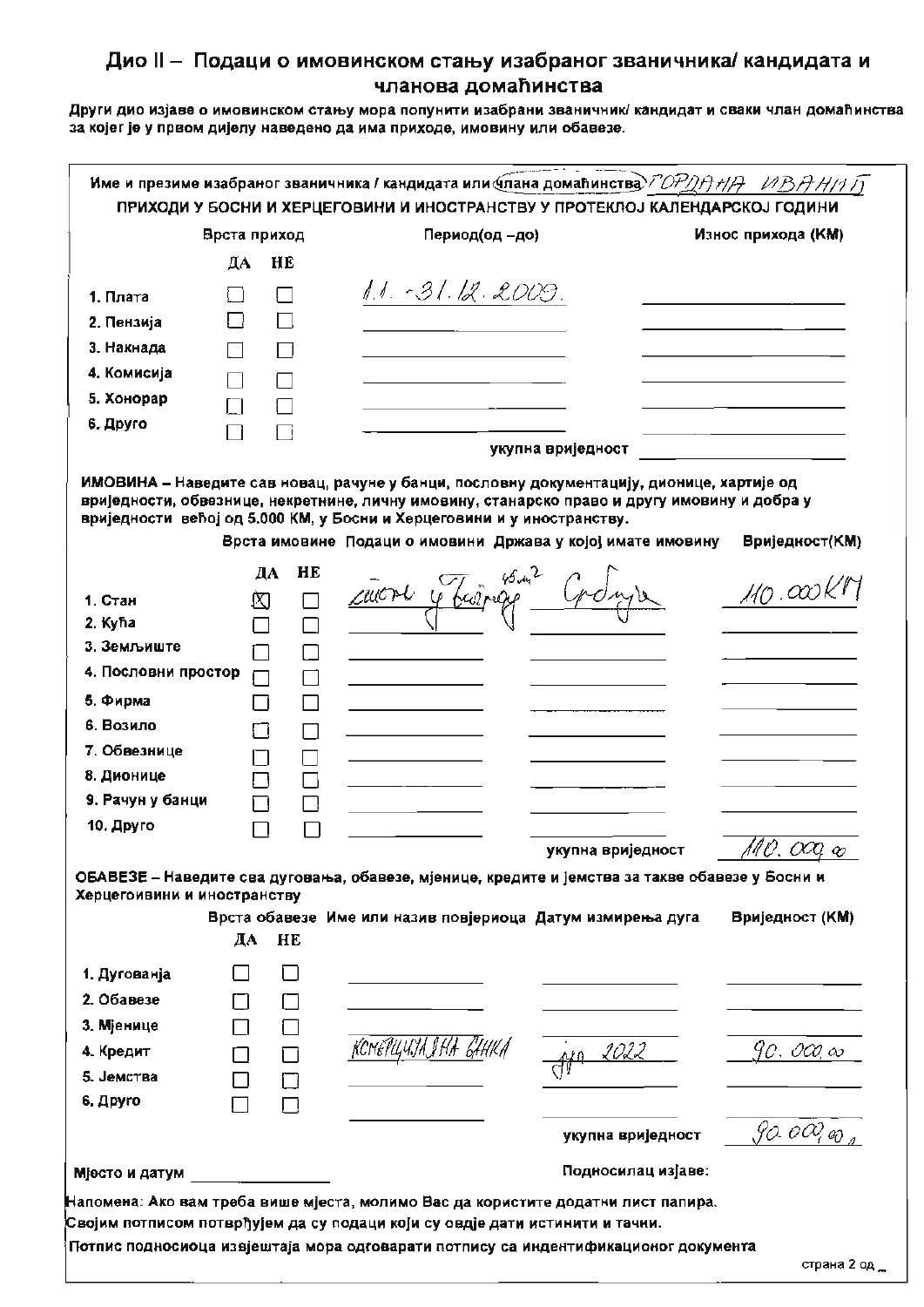Други дио изјаве о имовинском стању мора попунити изабрани званичник/ кандидат и сваки члан домаћинства за којег је у првом дијелу наведено да има приходе, имовину или обавезе.

|                             | Врста приход |              | Период(од -до)                                                                                                                                                                                                                        |                   | Износ прихода (КМ) |
|-----------------------------|--------------|--------------|---------------------------------------------------------------------------------------------------------------------------------------------------------------------------------------------------------------------------------------|-------------------|--------------------|
|                             | ДА           | HE           |                                                                                                                                                                                                                                       |                   |                    |
| 1. Плата                    |              |              |                                                                                                                                                                                                                                       |                   |                    |
| 2. Пензија                  |              |              |                                                                                                                                                                                                                                       |                   |                    |
| 3. Накнада                  |              |              |                                                                                                                                                                                                                                       |                   |                    |
| 4. Комисија                 |              |              |                                                                                                                                                                                                                                       |                   |                    |
| 5. Хонорар                  |              |              |                                                                                                                                                                                                                                       |                   |                    |
| 6. Друго                    |              |              |                                                                                                                                                                                                                                       |                   |                    |
|                             |              |              | укупна вриједност                                                                                                                                                                                                                     |                   |                    |
|                             | ДА           | <b>HE</b>    | вриједности, обвезнице, некретнине, личну имовину, станарско право и другу имовину и добра у<br>вриједности већој од 5.000 КМ, у Босни и Херцеговини и у иностранству.<br>Врста имовине Подаци о имовини Држава у којој имате имовину |                   | Вриједност(КМ)     |
|                             |              |              | Eb u X<br>cean 4 Lu <sup>2</sup>                                                                                                                                                                                                      |                   | 100. œo oo         |
| 1. Стан<br>2. Kyħa          | Ķ            |              |                                                                                                                                                                                                                                       |                   |                    |
| 3. Земљиште                 |              |              |                                                                                                                                                                                                                                       |                   |                    |
| 4. Пословни простор         |              | Ιi<br>ΙI     |                                                                                                                                                                                                                                       |                   |                    |
| 5. Фирма                    |              | н.           |                                                                                                                                                                                                                                       |                   |                    |
| 6. Возило                   |              |              |                                                                                                                                                                                                                                       |                   |                    |
| 7. Обвезнице                |              |              |                                                                                                                                                                                                                                       |                   |                    |
| 8. Дионице                  |              |              |                                                                                                                                                                                                                                       |                   |                    |
| 9. Рачун у банци            |              |              |                                                                                                                                                                                                                                       |                   |                    |
| 10. Друго                   |              |              |                                                                                                                                                                                                                                       |                   |                    |
|                             |              |              |                                                                                                                                                                                                                                       | укупна вриједност | 100.000,00         |
| Херцегоивини и иностранству | ДА НЕ        |              | ОБАВЕЗЕ - Наведите сва дуговања, обавезе, мјенице, кредите и јемства за такве обавезе у Босни и<br>Врста обавезе Име или назив повјериоца Датум измирења дуга                                                                         |                   | Вриједност (KM)    |
| 1. Дугованја                |              | $\mathbf{1}$ |                                                                                                                                                                                                                                       |                   |                    |
| 2. Обавезе                  |              |              | the control of the control of the control                                                                                                                                                                                             |                   |                    |
| 3. Мјенице                  | П            | П            |                                                                                                                                                                                                                                       |                   |                    |
|                             | ∩            | $\Box$       |                                                                                                                                                                                                                                       |                   |                    |
| 4. Кредит                   | $\Box$       | $\Box$       | the control of the control of the control of                                                                                                                                                                                          |                   |                    |
| 5. Јемства                  |              |              |                                                                                                                                                                                                                                       |                   |                    |
| 6. Друго                    |              | $\Box$       |                                                                                                                                                                                                                                       |                   |                    |
|                             |              |              |                                                                                                                                                                                                                                       | укупна вриједност |                    |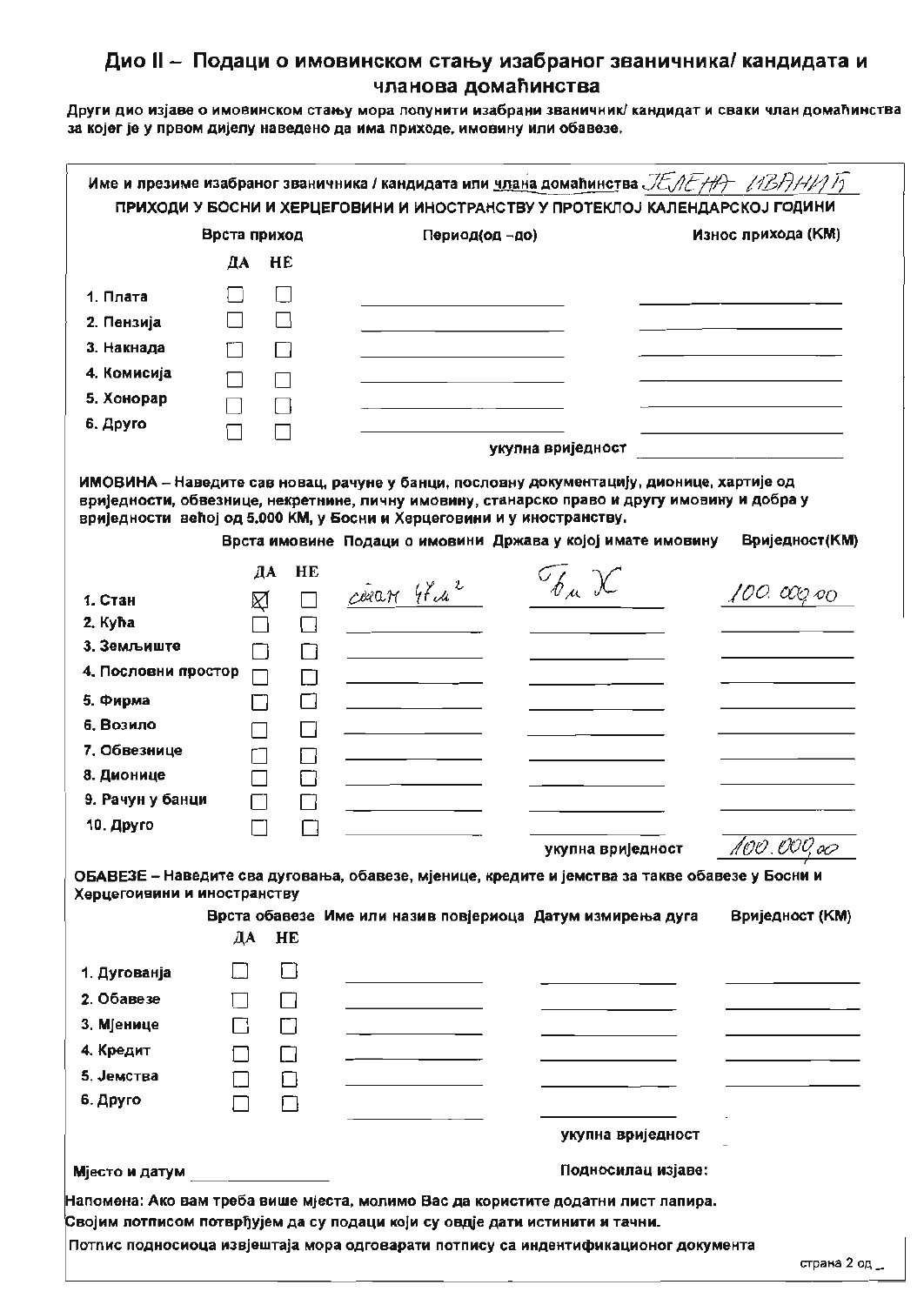Print Form

**BOSNATHERCEGOVENA** CENTRALNA IZBORNA KOMISIJA SREDIŠNJE IZBORNO POVJERENSTVO



ЦЕПТРАЛИА ИЗБОРНА КОМИСИЈА

БОСНА И ХЕРЦЕГОВНИА

#### Изјава о имовинском стању за изабране званичнике/ кандидате

| Име и презиме (изабрани званичник/ кандидат)  | $HESVJWA$ PAAMAHOBUA           |
|-----------------------------------------------|--------------------------------|
| Изабрани званичник/ кандидат за (ниво власти) | <u> Предсъедништьо бих</u>     |
| Политички субјекат:                           | $C$ HC $A$ - C17               |
| Шифра политичког субјекта: 01105              | Шифра изборне јединице:<br>703 |
|                                               | Потпис                         |

# Дио I - Подаци о породици и домаћинству

|                       |                                                                                                  | <b>ПРИХОДИ</b> |        |        | <b>ИМОВИНА</b> | OBABE3E               |             | <b>ПРИЛОЖЕНИ</b><br>дио к |        |
|-----------------------|--------------------------------------------------------------------------------------------------|----------------|--------|--------|----------------|-----------------------|-------------|---------------------------|--------|
|                       | Име и презиме                                                                                    | ДA HE          |        |        | ДА НЕ          |                       | ДA HE       | ДА НЕ                     |        |
|                       | 1. Spaulu Apyr AMIAHA PAAMAHODULT                                                                |                | 区      | 区      |                |                       | $\boxtimes$ |                           |        |
|                       |                                                                                                  |                | $\Box$ | □      | Γi             |                       | - 1         | П                         |        |
|                       |                                                                                                  |                | $\Box$ | ∩      | $\Box$         |                       |             | LΙ                        |        |
|                       |                                                                                                  |                | □      | П      | П              |                       | П           | $\vert \ \ \vert$         | $\Box$ |
|                       |                                                                                                  |                | İΙ     | П      | ┓              |                       |             |                           |        |
|                       |                                                                                                  |                |        | $\Box$ | $\Box$         |                       | H           |                           |        |
|                       |                                                                                                  |                |        |        |                |                       |             |                           | П      |
|                       | 3. Чланови домаћинства према којим изабрани званичник/ кандидат има законску обавезу издржаванја |                |        |        |                |                       |             |                           |        |
|                       |                                                                                                  | ┓              | l 1    | П      |                |                       |             |                           | П      |
|                       |                                                                                                  |                |        | П      | П              |                       |             |                           |        |
|                       |                                                                                                  |                |        | ٦      | IЕ             |                       |             |                           |        |
| Стан сте<br>купили 57 | Тачна адреса станованја, укључујући и општину<br>насљедили [ $\equiv$<br>изградили               | изнајмили      |        |        |                | имате станарско право |             | 541641444<br>Apyro        |        |
|                       |                                                                                                  |                |        |        |                |                       |             |                           |        |

Данијела Озме 7, 71000 Сарајево, Босна и Херцеговина Избори у Босни и Херцсговини. Поштански претинац 450, 71000 Сарајево, Босна и Херцсговина Телефон: +387 (0)33 251 300 Факс: +387 (0)33 251 329 E-mail: kontakt@izborl.ba Веб adresa: www.izbori.ba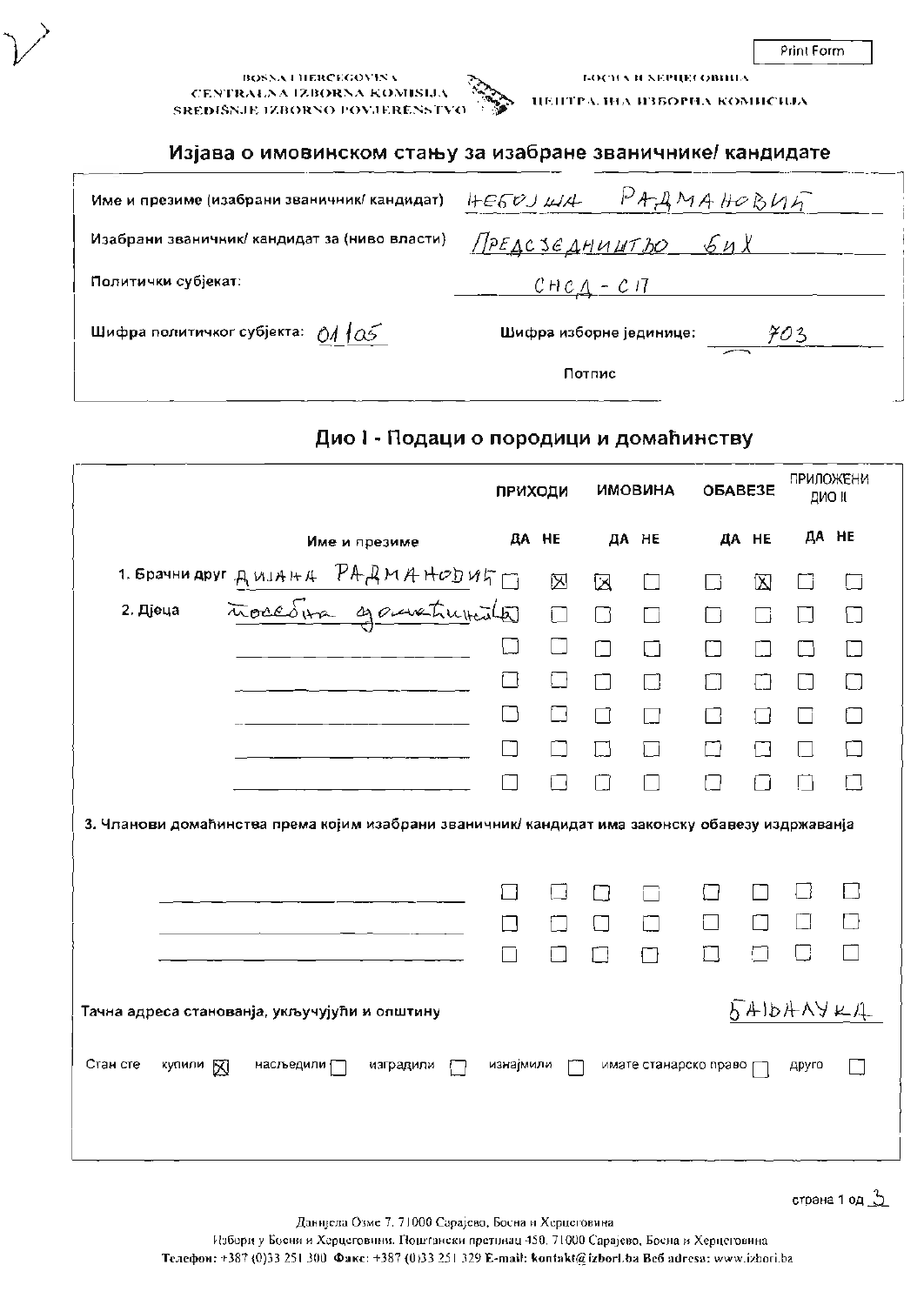$\mathcal{P}'$ 

Други дио изјаве о имовинском стању мора попунити изабрани званичник/ кандидат и сваки члан домаћинств за којег је у првом дијелу наведено да има приходе, имовину или обавезе.

|                                                   | Врста приход       |    | Период(од-до)                                                                                                                               |                                       | Износ прихода (КМ) |
|---------------------------------------------------|--------------------|----|---------------------------------------------------------------------------------------------------------------------------------------------|---------------------------------------|--------------------|
|                                                   | ДА                 | HE |                                                                                                                                             |                                       |                    |
| 1. Плата                                          | 区                  |    | $04.04 - 31.12$ , 2005,                                                                                                                     |                                       | 78.764             |
| 2. Пензија                                        | i l                | ⊠  |                                                                                                                                             |                                       |                    |
| 3. Накнада                                        | Ιì                 | ⊠  |                                                                                                                                             |                                       |                    |
| 4. Комисија                                       | П                  |    |                                                                                                                                             |                                       |                    |
| 5. Хонорар                                        | □                  | X  |                                                                                                                                             |                                       |                    |
| 6. Друго                                          |                    | ⊠  |                                                                                                                                             |                                       |                    |
|                                                   | □                  | 図  |                                                                                                                                             | укупна вриједност                     | 178.764            |
|                                                   |                    | ДА | вриједности већој од 5.000 КМ, у Босни и Херцеговини и у иностранству.<br>Врста имовине Подаци о имовини Држава у којој имате имовину<br>HE |                                       | Вриједност(КМ)     |
| 1. Стан                                           | X                  |    | $115m^2$                                                                                                                                    | $\overline{6}$ mX                     | 250,000            |
| 2. Kyha                                           | $\Box$             |    | 囟                                                                                                                                           |                                       |                    |
| 3. Земљиште                                       | 図                  |    | n bukay uzta                                                                                                                                | 百mX                                   | 50.000             |
| 4. Пословни простор                               | П                  |    | 図                                                                                                                                           |                                       |                    |
| 5. Фирма                                          | - 1                |    | ⊠                                                                                                                                           |                                       |                    |
| 6. Возило                                         | . .                |    | 図                                                                                                                                           |                                       |                    |
| 7. Обвезнице                                      |                    |    | 冈                                                                                                                                           |                                       |                    |
| 8. Дионице                                        |                    |    | ⊠                                                                                                                                           |                                       |                    |
| 9. Рачун у банци                                  | 図                  |    | L.                                                                                                                                          | <b>Gux</b>                            | 18.900             |
| 10. Друго                                         | $\bar{\mathbf{X}}$ |    | <b>NAJETHU</b>                                                                                                                              | $\tau$ upanea (2kr) $\overline{6}$ ux | 20.000             |
|                                                   |                    |    | OCHFYPAIDE<br>ОБАВЕЗЕ - Наведите сва дуговања, обавезе, мјенице, кредите и јемства за такве обавезе у Босни и                               | укулна вриједност                     | 338,900            |
| Херцегоивини и иностранству                       |                    |    | Врста обавезе Име или назив повјериоца Датум измирења дуга                                                                                  |                                       | Вриједност (KM)    |
|                                                   | ДА                 | HE |                                                                                                                                             |                                       |                    |
| 1. Дугованја                                      |                    | ΙI |                                                                                                                                             |                                       |                    |
| 2. Обавезе                                        |                    | O  |                                                                                                                                             |                                       |                    |
|                                                   |                    | П  |                                                                                                                                             |                                       |                    |
|                                                   |                    | П  |                                                                                                                                             |                                       |                    |
|                                                   |                    |    |                                                                                                                                             |                                       |                    |
|                                                   |                    |    |                                                                                                                                             |                                       |                    |
|                                                   |                    | n  |                                                                                                                                             |                                       |                    |
| 3. Мјенице<br>4. Кредит<br>5. Јемства<br>6. Друго |                    |    |                                                                                                                                             | укупна вриједност                     |                    |

Потпис подносиоца извјештаја мора одговарати потпису са индентификационог документа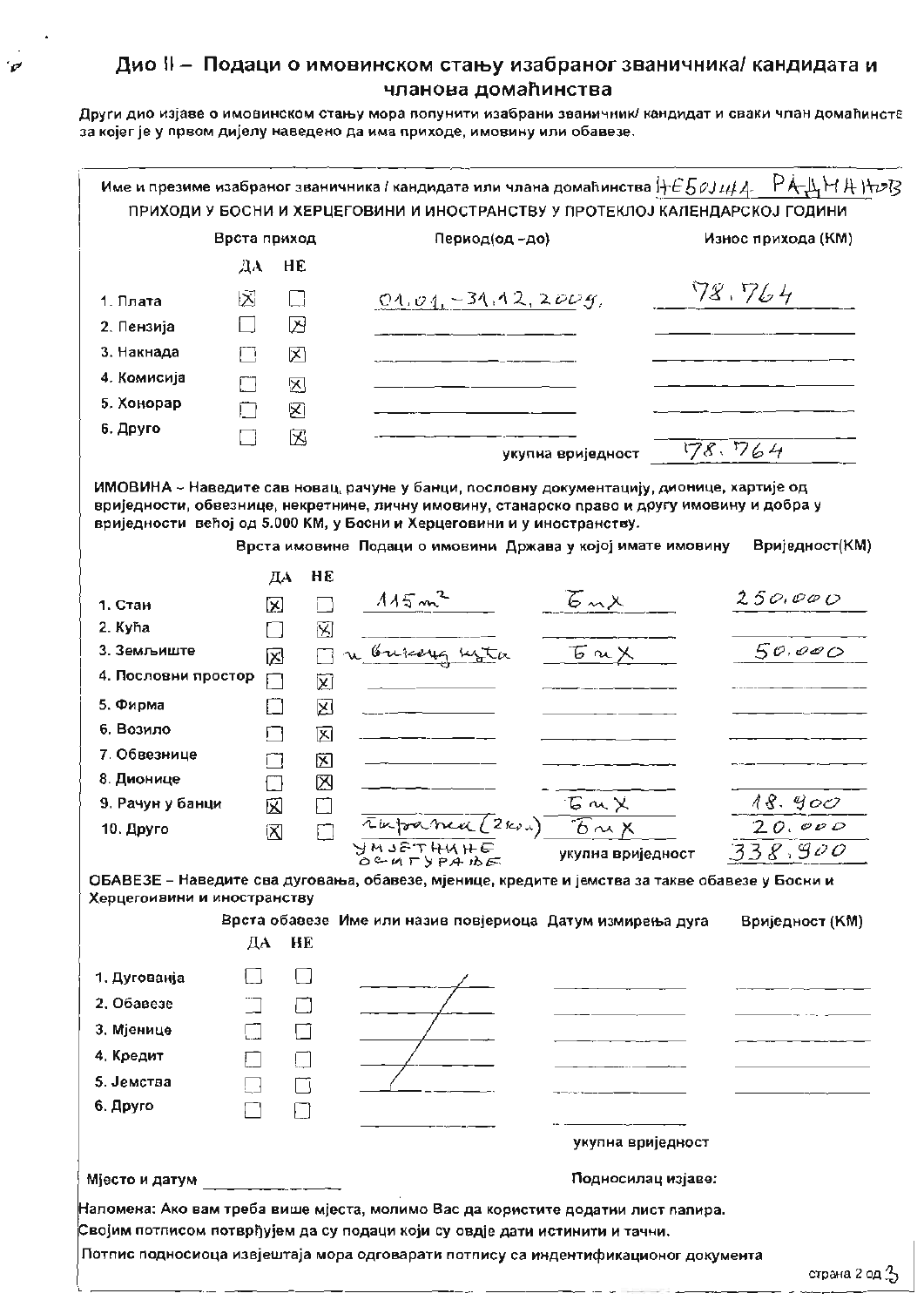Други дио изјаве о имовинском стању мора попунити изабрани званичник/ кандидат и сваки члан домаћинст за којег је у првом дијелу наведено да има приходе, имовину или обавезе.

|                              | Врста приход    |                          | Период(од-до)                                                                                                                                                                                                                                                                                                                      |                                              | Износ прихода (КМ)        |
|------------------------------|-----------------|--------------------------|------------------------------------------------------------------------------------------------------------------------------------------------------------------------------------------------------------------------------------------------------------------------------------------------------------------------------------|----------------------------------------------|---------------------------|
|                              | $\lambda$<br>HE |                          |                                                                                                                                                                                                                                                                                                                                    |                                              |                           |
| 1. Плата                     |                 |                          |                                                                                                                                                                                                                                                                                                                                    |                                              |                           |
| 2. Пензија                   | ΓI              | $\overline{\phantom{a}}$ |                                                                                                                                                                                                                                                                                                                                    |                                              |                           |
| 3. Накнада                   |                 |                          |                                                                                                                                                                                                                                                                                                                                    |                                              |                           |
| 4. Комисија                  |                 |                          |                                                                                                                                                                                                                                                                                                                                    |                                              |                           |
| 5. Хонорар                   |                 |                          |                                                                                                                                                                                                                                                                                                                                    |                                              |                           |
| 6. Друго                     | ∃               |                          |                                                                                                                                                                                                                                                                                                                                    |                                              |                           |
|                              |                 | Гij                      |                                                                                                                                                                                                                                                                                                                                    | укупна вриједност                            |                           |
|                              |                 |                          | ИМОВИНА - Наведите сав новац, рачуне у банци, пословну документацију, дионице, хартије од<br>вриједности, обвезнице, некретнине, личну имовину, станарско право и другу имовину и добра у<br>вриједности већој од 5.000 КМ, у Босни и Херцеговини и у иностранству.<br>Врста имовине Подаци о имовини Држава у којој имате имовину |                                              | Вриједност(КМ)            |
|                              | $\lambda$       | HE                       |                                                                                                                                                                                                                                                                                                                                    |                                              |                           |
| 1. Стан                      | 図               |                          |                                                                                                                                                                                                                                                                                                                                    | $\frac{\mu_{PHR} \sqrt{CPA}}{\mu_{PMR}}$     | $\frac{100.000}{100.000}$ |
| 2. Kyha<br>3. Земљиште       | 囟               | ۰                        |                                                                                                                                                                                                                                                                                                                                    |                                              |                           |
| 4. Пословни простор          |                 |                          |                                                                                                                                                                                                                                                                                                                                    |                                              |                           |
|                              | П               | □                        |                                                                                                                                                                                                                                                                                                                                    |                                              |                           |
| 5. Фирма                     |                 | □                        |                                                                                                                                                                                                                                                                                                                                    |                                              |                           |
| 6. Возило                    |                 | П                        |                                                                                                                                                                                                                                                                                                                                    |                                              |                           |
| 7. Обвезнице                 | 7               | $\Box$                   |                                                                                                                                                                                                                                                                                                                                    |                                              |                           |
| 8. Дионице                   |                 | $\Box$                   |                                                                                                                                                                                                                                                                                                                                    |                                              |                           |
| 9. Рачун у банци             |                 | $\Box$                   | ソハ ミー アト 以                                                                                                                                                                                                                                                                                                                         |                                              |                           |
| 10. Друго                    |                 |                          |                                                                                                                                                                                                                                                                                                                                    |                                              |                           |
|                              |                 |                          |                                                                                                                                                                                                                                                                                                                                    | укупна вриједност                            | 200,000                   |
| Херцегоивини и иностранству  |                 |                          | ОБАВЕЗЕ - Наведите сва дуговања, обавезе, мјенице, кредите и јемства за такве обавезе у Босни и                                                                                                                                                                                                                                    |                                              |                           |
|                              |                 |                          | Врста обавезе Име или назив повјериоца Датум измирења дуга                                                                                                                                                                                                                                                                         |                                              | Вриједност (КМ)           |
|                              | ДА              | HE                       |                                                                                                                                                                                                                                                                                                                                    |                                              |                           |
| 1. Дугованја                 |                 |                          |                                                                                                                                                                                                                                                                                                                                    |                                              |                           |
| 2. Обавезе                   |                 | łΙ                       |                                                                                                                                                                                                                                                                                                                                    |                                              |                           |
| 3. Мјенице                   |                 | $\Box$                   |                                                                                                                                                                                                                                                                                                                                    |                                              |                           |
| 4. Кредит                    |                 |                          |                                                                                                                                                                                                                                                                                                                                    | se <del>de la constitución de la const</del> |                           |
| 5. Јемства                   |                 | П                        |                                                                                                                                                                                                                                                                                                                                    |                                              |                           |
| 6. Друго                     |                 |                          |                                                                                                                                                                                                                                                                                                                                    |                                              |                           |
|                              | □               |                          |                                                                                                                                                                                                                                                                                                                                    |                                              |                           |
|                              |                 |                          |                                                                                                                                                                                                                                                                                                                                    | укупна вриједност                            |                           |
|                              |                 |                          |                                                                                                                                                                                                                                                                                                                                    |                                              |                           |
| Мјесто и датум $\frac{1}{2}$ |                 |                          |                                                                                                                                                                                                                                                                                                                                    | Подносилац изјаве:                           |                           |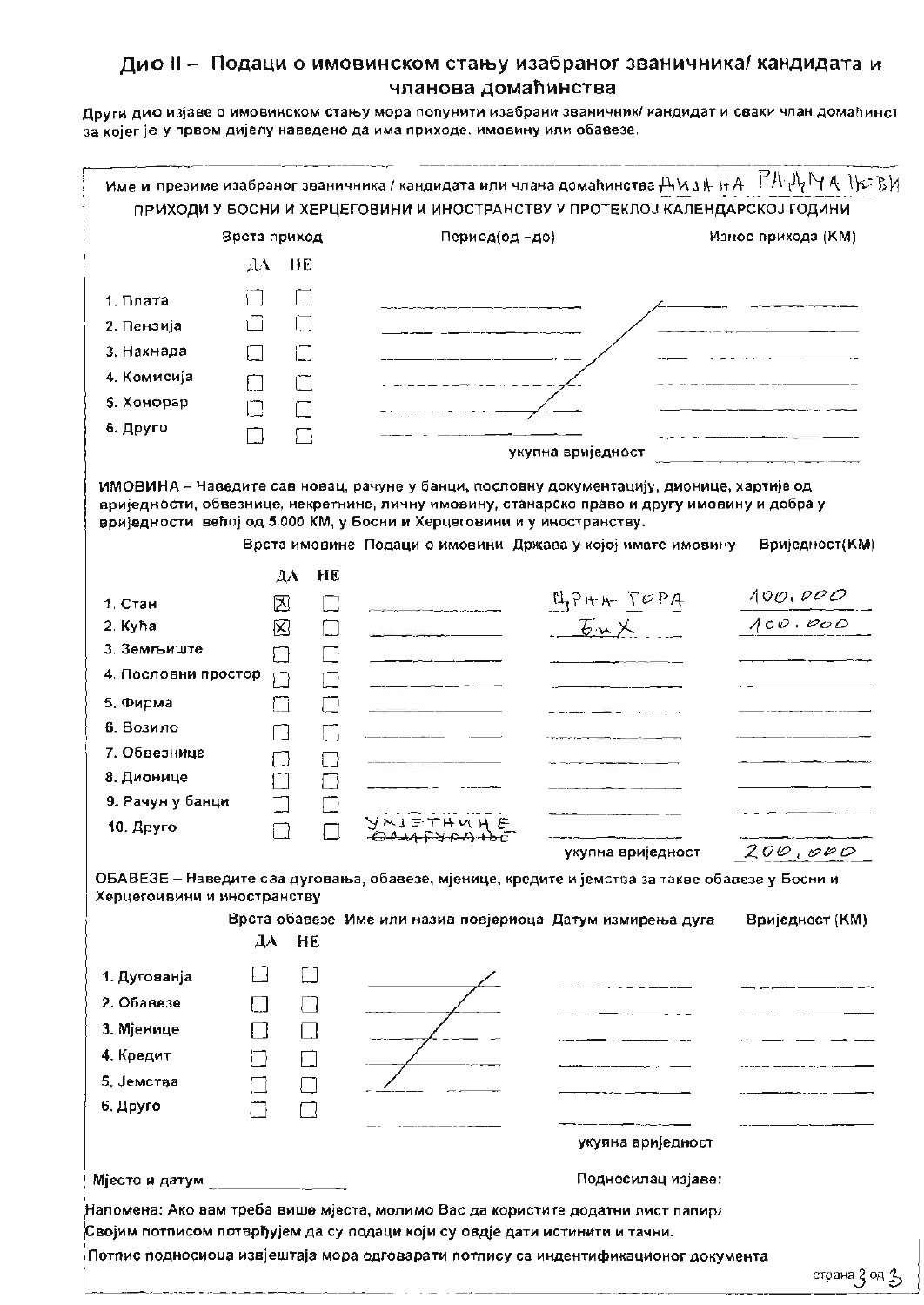Print Form

#### **BOSNA LITERCEGOVINA** CENTRALNA IZBORNA KOMISLIA SREDIŠNJE IZBORNO POVJERENSTVO

ЦЕПТРА. НІА ИЗБОРНА КОМИСНЈА

БОСНА И ХЕРЦЕГ ОВИНА

#### Изјава о имовинском стању за изабране званичнике/ кандидате

| Име и презиме (изабрани званичник/ кандидат)                       | <b>DANORVET</b>                |  |
|--------------------------------------------------------------------|--------------------------------|--|
| Изабрани званичник/ кандидат за (ниво власти) 4141 DPEACH=M1114224 | ふノ い Po                        |  |
| Политички субјекат:                                                | CASEZ 34 SENOLATORY<br>CPN(KY  |  |
| Шифра политичког субјекта:                                         | けいへ<br>Шифра изборне јединице: |  |
|                                                                    | Потлис                         |  |

|                      |                                                                                                  | ПРИХОДИ   |        |        | <b>UMOBUHA</b>        | OBABE3E |       | ПРИЛОЖЕНИ | ДИО II    |
|----------------------|--------------------------------------------------------------------------------------------------|-----------|--------|--------|-----------------------|---------|-------|-----------|-----------|
|                      | Име и презиме                                                                                    |           | ДА НЕ  |        | ДА НЕ                 |         | ДА НЕ |           | ДА НЕ     |
| 1. Брачни друг       | GUBANA<br>nAndRUGT                                                                               | 図         | П      | 区      | П                     | 11      | 図     | 团         | $\Box$    |
| 2. Дјеца             | HEAEAND DATORYS                                                                                  | $\Box$    | 区      | $\Box$ | ظ                     | H       | ☑     | П         | 图         |
|                      | <u> TIOPEJE-AADOBUET</u>                                                                         | $\Box$    | X      | П      | 区                     |         | 子     | ľТ        | ⊡         |
|                      |                                                                                                  | $\Box$    | □      | ٦      | □                     |         |       |           | Г         |
|                      |                                                                                                  | G         | $\Box$ | П      |                       |         |       |           | ┌         |
|                      |                                                                                                  |           |        |        |                       |         |       | □         | П         |
|                      |                                                                                                  | $\Box$    |        |        |                       |         |       |           |           |
|                      | 3. Чланови домаћинства према којим изабрани званичник/ кандидат има законску обавезу издржаванја |           |        |        |                       |         |       |           |           |
|                      |                                                                                                  | П         |        |        |                       |         |       |           |           |
|                      | Тачна адреса станованја, укључујући и општину:                                                   |           |        |        |                       |         |       |           | $M$ Alifo |
| Стан сте<br>купили [ | насљедили [<br>изградили                                                                         | изнајмили |        |        | имате станарско право |         |       | друго     |           |

# Дио I - Подаци е породици и доманилотов

страна 1 од 3

Данијсла Озме 7. 71000 Сарајево, Босна и Херцеговина

Избори у Босни и Херцеговнии. Поптански претилац 450, 71000 Сарајево, Босна и Херцеговниа Телефон: +387 (0)33 251 300 Факс: +387 (0)33 251 329 Е-шай: kontakt@izbori.ba Веб аdresa: www.izbori.ba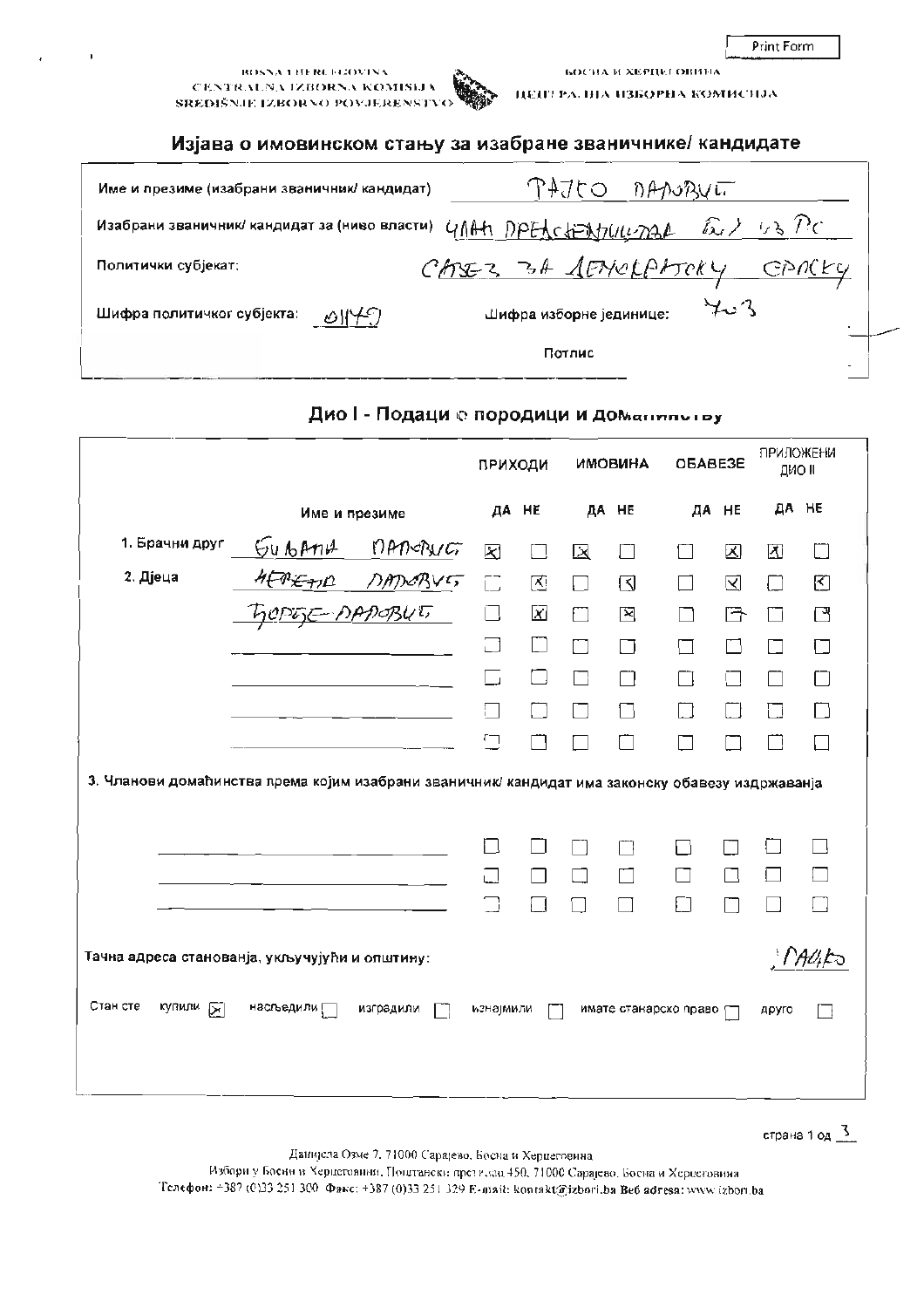$\bullet$ 

Други дио изјаве о имовинском стању мора попунити изабрани званичник/ кандидат и сваки члан домаћинства за којег је у првом дијелу наведено да има приходе, имовину или обавезе.

|                             | Врста приход             |                 | Период(од ~до)                                                                                  |                                               | Износ прихода (КМ)          |
|-----------------------------|--------------------------|-----------------|-------------------------------------------------------------------------------------------------|-----------------------------------------------|-----------------------------|
|                             | ДA                       | HE              |                                                                                                 |                                               |                             |
| 1. Ллата                    | 図                        | $\Box$          | $C101200 - 31122000$                                                                            |                                               | 20.09900                    |
| 2. Пензија                  | W                        | $\Box$          | $04.012$ com $31/12009$ .                                                                       |                                               | 2.200,00                    |
| 3. Накнада                  | ΙÌ                       |                 |                                                                                                 |                                               |                             |
| 4. Комисија                 |                          |                 |                                                                                                 |                                               |                             |
| 5. Хонорар                  |                          |                 |                                                                                                 |                                               |                             |
| 6. Друго                    |                          |                 |                                                                                                 |                                               |                             |
|                             |                          |                 |                                                                                                 | укупна вриједност                             | 22.209,00                   |
| 1. Стан                     | ДА<br>⊠                  | HE              | Врста имовине Подаци о имовини Држава у којој имате имовину<br>82m <sup>2</sup>                 | $\mathcal{L}_{\mathsf{v}}$ of $\mathcal{L}$ . | Вриједност(КМ)<br>70,000,00 |
| 2. Kyha                     |                          | ⊠               |                                                                                                 |                                               |                             |
| 3. Земљиште                 |                          | ⊠               |                                                                                                 |                                               |                             |
| 4. Пословни простор         |                          | 区               |                                                                                                 |                                               |                             |
| 5. Фирма                    | $\overline{\text{X}}$    | $\Box$          | CHOUP $\Delta \infty$                                                                           | $\frac{64x-60}{64x-60}$                       | 2000000                     |
| 6. Возило                   | 园                        | $\Box$          | Тоуотд                                                                                          |                                               |                             |
| 7. Обвезнице                | $\overline{\phantom{a}}$ | $\boxtimes$     |                                                                                                 |                                               |                             |
| 8. Дионице                  | ⊠                        | $\Box$          | TATASKO POLE<br>千万                                                                              | Gy X - PC                                     | ెనం చాల్కు నార              |
| 9. Рачун у банци            | П                        | 囡               |                                                                                                 |                                               |                             |
| 10. Друго                   | П                        | $\vert x \vert$ |                                                                                                 |                                               |                             |
|                             |                          |                 |                                                                                                 | укупна вриједност                             | 300,000,00                  |
| Херцегоивини и иностранству |                          |                 | ОБАВЁЗЕ – Наведите сва дуговања, обавезе, мјенице, кредите и јемства за такве обавезе у Босни и |                                               |                             |
|                             | ДА                       | HE              | Врста обавезе Име или назив повјериоца Датум измирења дуга                                      |                                               | Вриједност (KM)             |
| 1. Дугованја                |                          | Å               |                                                                                                 |                                               |                             |
| 2. Обавезе                  |                          | 匛               |                                                                                                 |                                               |                             |
| 3. Мјенице                  |                          | 图               |                                                                                                 |                                               |                             |
|                             | ∩                        | ⊠               |                                                                                                 |                                               |                             |
| 4. Кредит                   |                          | ෪               |                                                                                                 |                                               |                             |
|                             |                          |                 |                                                                                                 |                                               |                             |
| 5. Јемства<br>6. Друго      |                          | m               |                                                                                                 |                                               |                             |
|                             |                          |                 |                                                                                                 | укупна вриједност                             |                             |

ιμ 'ㅁ < UA \_